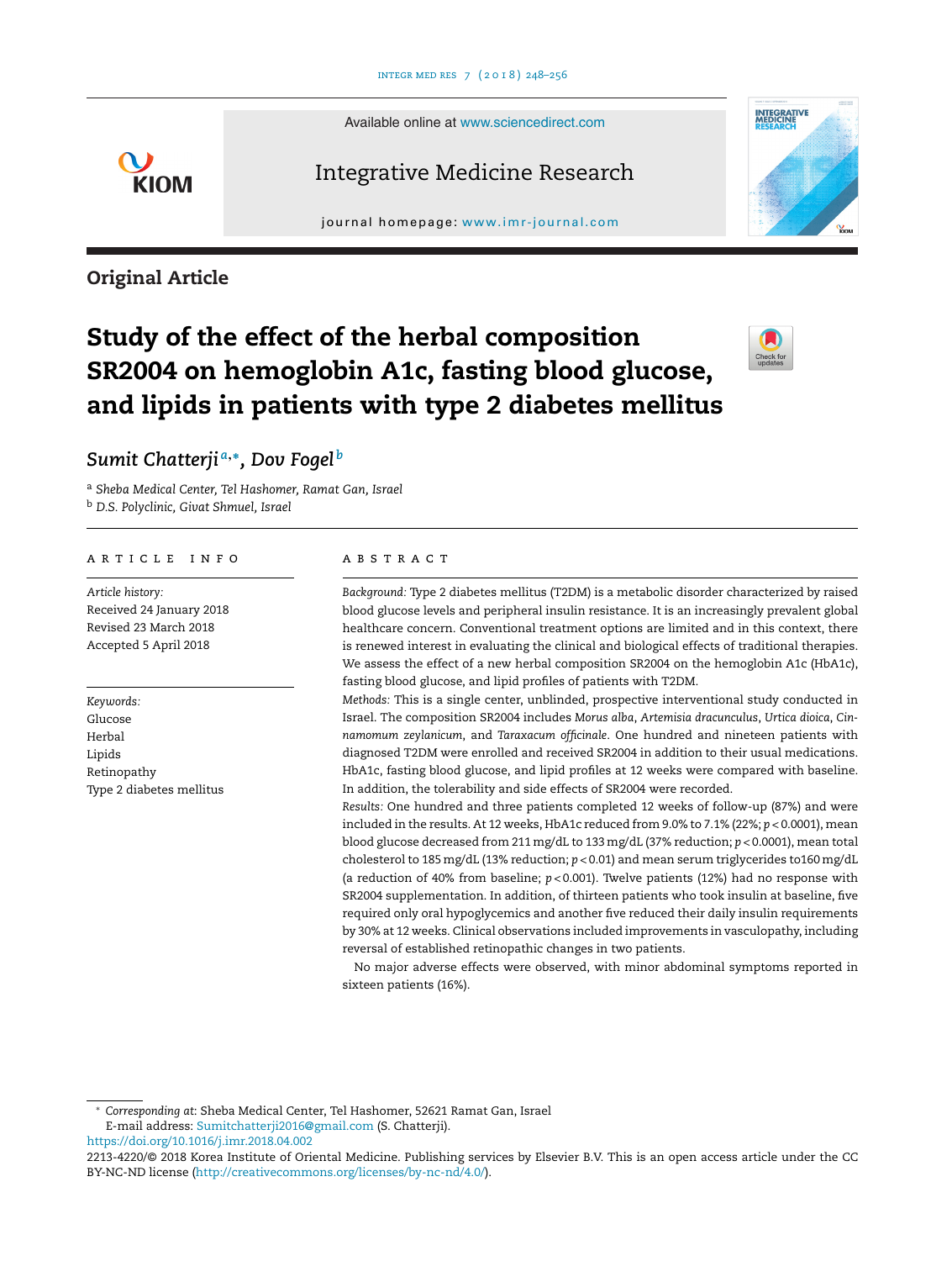*Conclusion:* SR2004 supplementation significantly reduced HbA1c, blood glucose, and lipids with good tolerability and no observed adverse interactions with conventional medications. Some interesting findings relating to the reversal of microvascular phenomena warrant further research to elucidate the mechanisms of action of this novel composition.

© 2018 Korea Institute of Oriental Medicine. Publishing services by Elsevier B.V. This is an open access article under the CC BY-NC-ND license

([http://creativecommons.org/licenses/by-nc-nd/4.0/\)](http://creativecommons.org/licenses/by-nc-nd/4.0/).

#### **1. Introduction**

Currently, an estimated 382 million people live with diabetes mellitus worldwide and a further 316 million have impaired glucose tolerance making them high-risk for the disease. In 2013, diabetes caused 5.1 million deaths and cost USD 548 billion in healthcare spending – 30 percent of the total healthcare expenditure.<sup>1</sup> Type 2 diabetes mellitus (T2DM) accounts for  $90\%$  of all cases<sup>[2](#page-6-0)</sup> with its incidence increasing and mirroring the worldwide increase in levels of obesity in adults and children. The causes of this epidemic are a complex interaction between genetic and epigenetic factors and societal influences that determine diet and levels of physical activity. The current strategy used for the treatment of T2DM depends on a dual combination of insulin secretagogue and an insulin sensitizer and despite reasonable glycemic control provided by these drugs initially, over time their efficacy tends to diminish. Moreover, side-effects such as severe hypoglycemia, lactic acidosis, idiosyncratic liver cell injury, digestive discomfort, dizziness, and even death are recognized and can limit their use. $3,4$ Furthermore, although there is good evidence of mortality reduction with intensive lipid-control strategies in diabetes,<sup>5</sup> lipid control remains poor using mainstream lipid-lowering medications.<sup>6</sup> Together, these factors contribute to the healthcare burden associated with T2DM and make a case for new approaches to manage this complex disease.

The use of plants and recognition of their medicinal functions has been documented for millennia. In fact, the development of metformin, a biguanide, was based on the observation that the hypoglycemic effect of *Galega officinalis* (French lilac) was due to the presence of compounds related to guanidine, including an alkaloid called galegine, that were potent hypoglycemic agents.<sup>[7](#page-7-0)</sup> Renewed interest in phytotherapy in diabetes is identifying a large number of bioactive plant constituents with wide-ranging effects on animal and human glucose and lipid metabolism $8$  which may hold some promise for new therapies. Specifically, addressing the properties of the plant constituents in the composition SR2004 used in this study, *Morus* (mulberry) leaf extracts have been studied in humans and streptozotocin-induced diabetic rat  $models<sup>9-11</sup>$  showing reversible inhibition of small intestinal brush border  $\alpha$ -glucosidase activity by the compound 1-deoxynojirimycin (DNJ) found in high concentrations in the leaves, as well as plant flavonoids and high levels of alkaloidal sugar-mimic glycosidase inhibitors found in the leaf *latex*, which together reduce postprandial hyperglycemia[.12–16](#page-7-0) Additionally, leaf extracts have insulin secretagogue activity $17$ 

and reduce peripheral insulin resistance.<sup>[18](#page-7-0)</sup> Park et al, using diabetic db/db mice to test the antidiabetic properties of Mulberry leaf water extract, also found increased expressions of liver peroxisome proliferator-activated receptor alpha (PPAR $\alpha$ ) mRNA in liver and PPAR $\gamma$  in adipose tissue.<sup>[19](#page-7-0)</sup> PPAR receptors are important nuclear hormone receptors involved in glucose and lipid homeostasis through ligand-activated transcriptional regulation whose effects include enhanced peripheral glucose uptake through increasing glucose transporter-4 (GLUT4) expression and translocation in adipocytes, $20$  as well as decreasing hepatic glucose output.<sup>21</sup>

*Artemisia* (mugwort, wormwood) is a diverse genus of plants that contains up to 400 species. *In vivo* studies have shown enhanced pancreatic beta cell activity, $22$  hepatic glucose metabolism,[23](#page-7-0) reduced peripheral insulin resistance, and increased skeletal muscle glycogen storage. $24,25$  Sun et al, in their study of Artemisia extract in women with gestational diabetes, found increased insulin sensitivity with an increase in circulating levels of the adipocytokine adiponectin.<sup>26</sup> This hormone, secreted by adipocytes (and upregulated by PPAR activation), has an important role in glucose and lipid storage in skeletal muscle and liver, with levels typically lower in patients with T2DM. $^{27}$  $^{27}$  $^{27}$  Additionally, an ethanol extract from *Artemisia dracunculus* called Tarralin has been demonstrated in a murine diabetic model to potentiate the effect of incretin (GLP1), a gut hormone secreted in response to a meal.<sup>[28](#page-7-0)</sup> This hormone also has a variety of effects including glucose-dependent insulin secretion, inhibition of glucagon secretion, and a protective effect on pancreatic  $\beta$ -cells.

Urtica (nettle) leaf extracts also show potent  $PPAR\alpha/\gamma$ activation<sup>[29](#page-7-0)</sup> and protective effects on pancreatic beta cells exposed to oxidative stress. $30-32$  Several clinical studies in humans have shown glucose reduction in diabetic patients $33-35$  and protective effects in diabetic nephropathy.  $36$ 

Studies of *Cinnamomum* (cinnamon) bark in T2D[M37–40](#page-7-0) that include a recent meta-analysis of 10 randomized controlled trials ( $n = 543$  patients)<sup>[41](#page-7-0)</sup> have shown that it reduces fasting blood glucose levels and improves blood lipid profiles. Its primary mechanisms of action may relate to enhancement of peripheral glucose uptake<sup>42</sup> and through insulinomimetic or secretagogue activity.<sup>[8,43](#page-7-0)</sup>

Finally, the genus *Taraxacum* (dandelion), found in the temperate zone of the northern hemisphere, has been shown to possess antidiabetic and pancreatic beta cell protective effects due to nontoxic bioactive components found in all parts of the plant (some with high concentration in the roots) that include chicoric acid, triterpenes/phytosterols (taraxasterol), chlorogenic acid and sesquiterpene lactones.<sup>44-47</sup> Furthermore,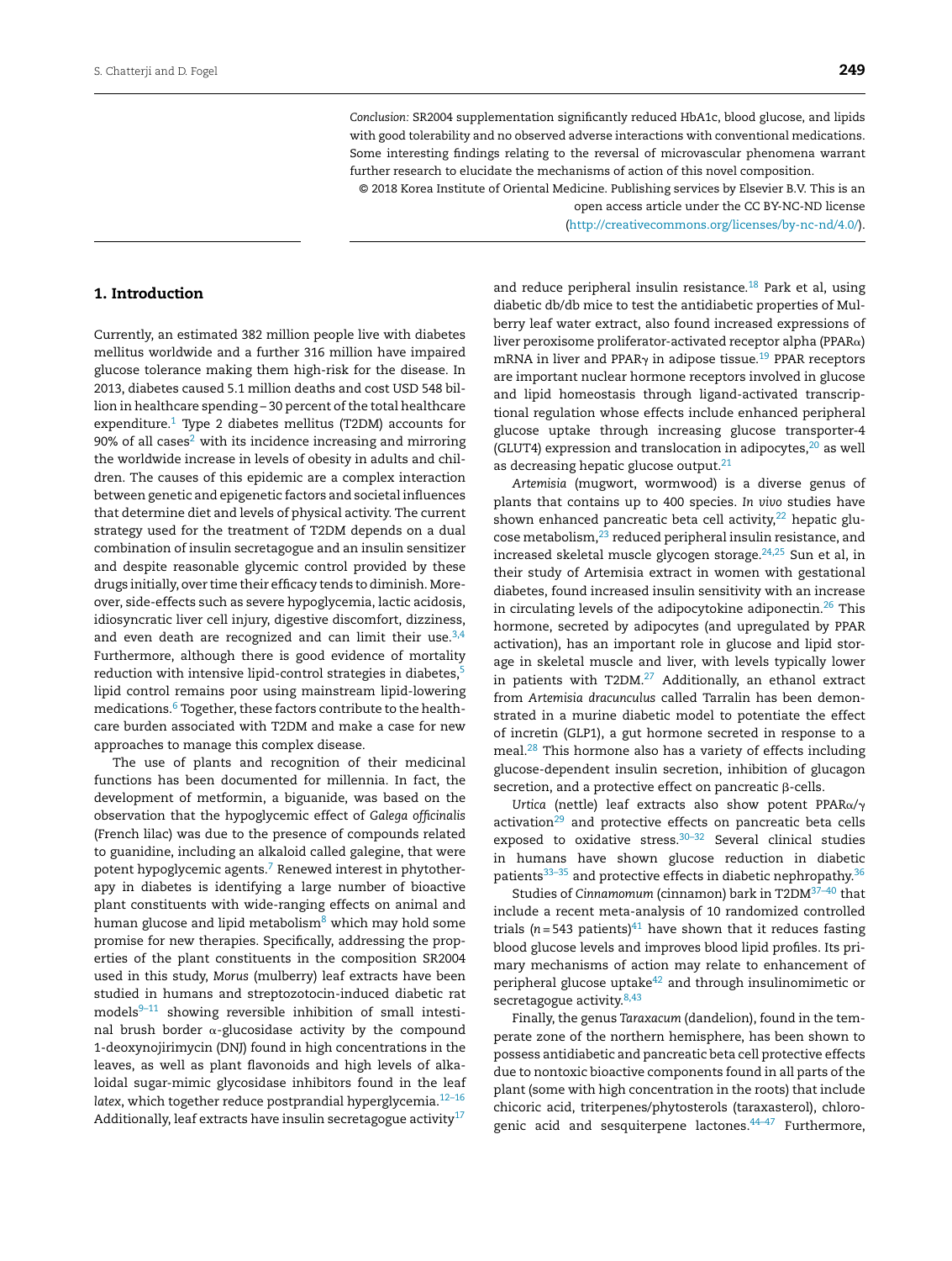<span id="page-2-0"></span>these phytochemicals demonstrate lipid-lowering effects,  $48-51$ as well as antioxidant, anticancer, and anti-inflammatory properties.[44,52–54](#page-8-0)

All herbal components used in SR2004 are classified as 'generally recognized as safe' (GRAS) by the US Food and Drug Administration. To test the possibility of a synergistic effect of combining plant extracts, based on the available knowledge of the predominant mechanisms of action of the components, a smaller initial unpublished pilot/safety study was conducted by the authors on 52 patients with T2DM. This compared the effect on HbA1c of *Morus alba* latex extract, to a mixture of *Urtica dioica* with *A. dracunculus* (leaf extracts), versus SR2004 in liquid form. There was a reduction in HbA1c at 12 weeks of 10.5%, 14%, and 28%, respectively with no significant side effects reported in all groups (data available on request).

The objectives of this study were, therefore, to evaluate the effect of SR2004 on HbA1c, fasting blood glucose levels, and the blood lipid profile in patients with T2DM.

The primary endpoints were HbA1c and fasting blood glucose after 12 weeks of study, with evaluation of the safety and tolerability profile.

The secondary endpoints were total cholesterol and triglyceride levels at 12 weeks.

#### **2. Methods**

#### *2.1. Study design*

This is a single center, unblinded, prospective interventional study conducted in Israel, with a minimum follow-up period of 12 weeks (ISRCTN12562776). Adult patients with T2DM were referred by local health insurance or hospital-based physicians, or self-referred. All patients were screened with regard to trial criteria at the first visit. If screening criteria were met, baseline tests were performed as per details in Table 1 at week −2 and week −1 and thereafter were assessed weekly to week 12 and then at week 24. Written informed consent was obtained from all patients. The trial protocol was approved by the Helsinki committee of Maccabi health services Israel (Reference number 20080395) and conducted as per Good Medical Practice guidelines. The patient characteristics are described in Table 2.

| Table 2 – Patient Characteristics and Medication Use at<br>Trial Entry |                |  |  |  |  |  |  |  |
|------------------------------------------------------------------------|----------------|--|--|--|--|--|--|--|
| No. enrolled                                                           | 119            |  |  |  |  |  |  |  |
| No. completing 12 weeks follow up                                      | 103 (60/43)    |  |  |  |  |  |  |  |
| (Male/Female)                                                          |                |  |  |  |  |  |  |  |
| Median age years (range)                                               | 57 (28-78)     |  |  |  |  |  |  |  |
| Mean weight kilograms (range)                                          | 81 (49-135)    |  |  |  |  |  |  |  |
| Mean Body Mass Index (kg/m <sup>2</sup> )                              | 30.3           |  |  |  |  |  |  |  |
| Mean fasting glucose mg/dL (range)                                     | 211 (107-513)  |  |  |  |  |  |  |  |
| Mean Hemoglobin A1c % (range)                                          | $9(6-17)$      |  |  |  |  |  |  |  |
| Mean total cholesterol mg/dL (range)                                   | 212 (100-706)  |  |  |  |  |  |  |  |
| Mean triglyceride mg/dL (range)                                        | 266 (151-1520) |  |  |  |  |  |  |  |
| Insulin use no. (% of total patients)                                  | 13 (12.6%)     |  |  |  |  |  |  |  |
| Sulphonylurea use no. (% of total)                                     | 19 (18.4%)     |  |  |  |  |  |  |  |
| Biguanide use no. (% of total)                                         | 44(42.7%)      |  |  |  |  |  |  |  |
| Meglitinide uses no. (% of total)                                      | 2(1.94%)       |  |  |  |  |  |  |  |
| Combination oral hypoglycemic use no.                                  | 25 (24.3%)     |  |  |  |  |  |  |  |
| (% of total)                                                           |                |  |  |  |  |  |  |  |
| Antihypertensive medications % of total                                | 38%            |  |  |  |  |  |  |  |
| Anti-lipid medication (statins and                                     | 45%            |  |  |  |  |  |  |  |

mg/dL = milligrams per deciliter.  $kg/m^2$  = kilograms per square meter.

#### *2.2. Inclusion criteria*

fibrates) % of total

Inclusion criteria included a confirmed diagnosis of T2DM *and* any combination of oral hypoglycemics and/or insulin with a HbA1c 7.1–10% in the last 6 months, body mass index  $(BMI) < 45 kg/m<sup>2</sup>$ , ability to provide written informed consent, and no participation in an investigational drug study (or use of herbal supplementation) within the prior 30 days. Women of childbearing age were required to have a negative pregnancy test and use contraception for the duration of the trial.

#### *2.3. Exclusion criteria*

The exclusion criteria included Type 1 diabetes mellitus, treatment with the drugs acarbose or rosiglitazone for more than 2 weeks in the last six months, a concomitant condition such as malignancy, heart failure grade 2–4 (American Heart Association), liver dysfunction (alanine aminotransferase or aspartate aminotransferase more than 3 times upper limit of normal values) or renal failure (serum creatinine more than 1.3 times upper limit normal for women and 1.4 for men), and a history of severe psychiatric illness on medication.

| Table 1 – Parameters Checked at Baseline and During the Trial Follow-up Period |          |          |          |          |                |          |          |          |          |          |          |          |          |          |          |          |
|--------------------------------------------------------------------------------|----------|----------|----------|----------|----------------|----------|----------|----------|----------|----------|----------|----------|----------|----------|----------|----------|
|                                                                                | Week no. |          |          |          |                |          |          |          |          |          |          |          |          |          |          |          |
|                                                                                | $-2$     | $-1$     | $\Omega$ |          | $\mathfrak{D}$ | 3        | 4        | 5        | 6        |          | 8        | 9        | 10       | 11       | 12       | 24       |
| Physical examination                                                           | $\times$ |          | $\times$ |          |                |          |          |          | $\times$ |          |          |          |          |          | $\times$ | $\times$ |
| Informed consent                                                               | $\times$ |          |          |          |                |          |          |          |          |          |          |          |          |          |          |          |
| Height/weight                                                                  | $\times$ |          |          |          |                |          | $\times$ |          |          |          | $\times$ |          |          |          | $\times$ | $\times$ |
| Urinalysis                                                                     | $\times$ |          |          |          |                |          |          |          | $\times$ |          |          |          |          |          | $\times$ | $\times$ |
| Blood pressure, pulse                                                          | $\times$ |          | $\times$ |          |                |          | $\times$ |          | $\times$ |          | $\times$ |          |          |          | $\times$ | $\times$ |
| General chemistry                                                              | $\times$ |          |          |          |                |          |          |          | $\times$ |          |          |          |          |          | $\times$ | $\times$ |
| Lipids (total cholesterol, triglycerides)                                      | $\times$ |          |          |          |                |          |          |          | $\times$ |          |          |          |          |          | $\times$ | $\times$ |
| Complete blood count                                                           | $\times$ |          |          |          |                |          |          |          | $\times$ |          |          |          |          |          | $\times$ | $\times$ |
| Hemoglobin A1c                                                                 | $\times$ |          | $\times$ |          |                |          |          |          |          |          |          |          |          |          | $\times$ | $\times$ |
| Fasting glucose                                                                | $\times$ | $\times$ | $\times$ | $\times$ | $\times$       | $\times$ | $\times$ | $\times$ | $\times$ | $\times$ | $\times$ | $\times$ | $\times$ | $\times$ | $\times$ | $\times$ |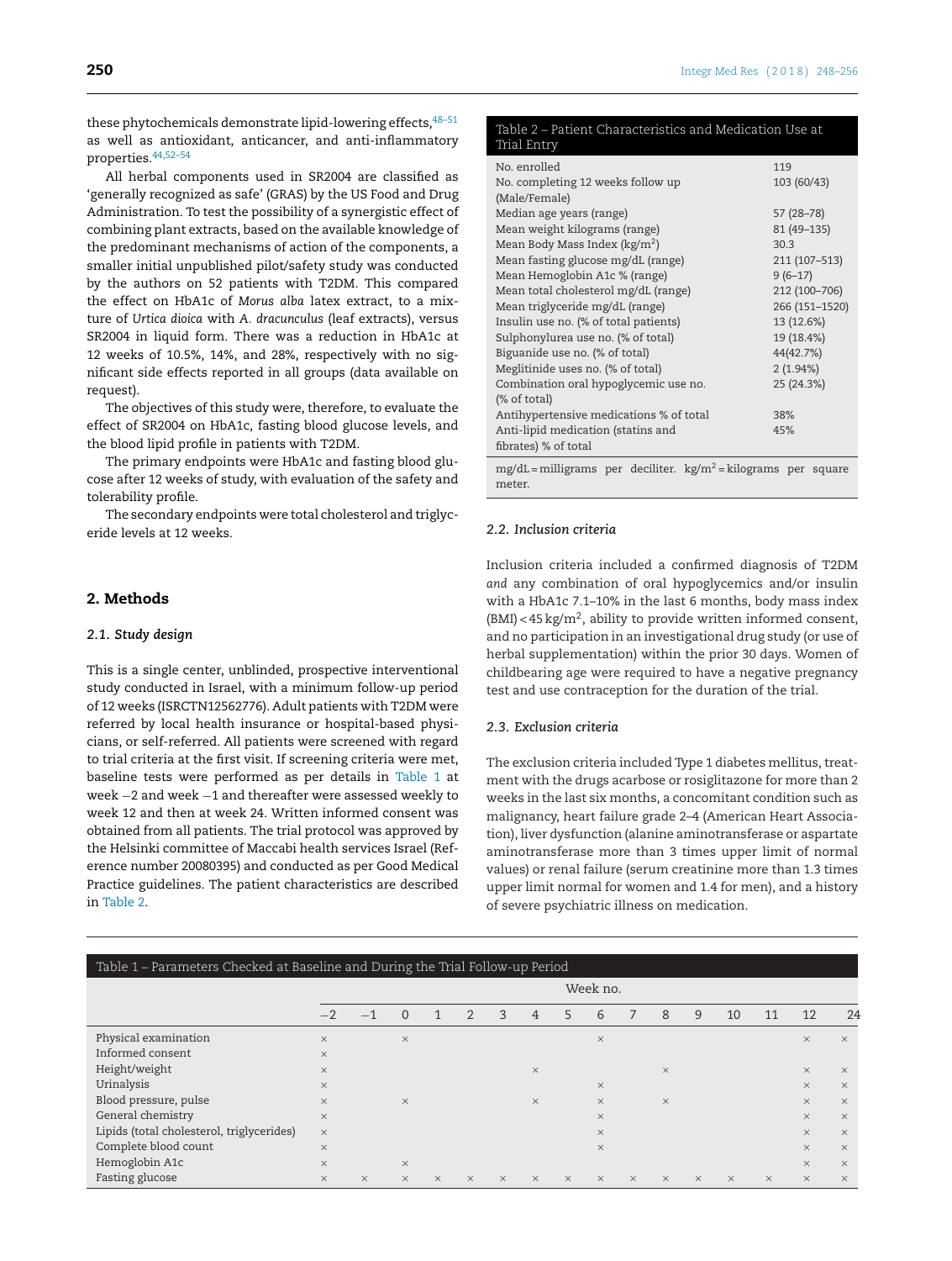Lipid-lowering medications such as Ezetimibe and Lomitapide were not used.

#### *2.4. SR2004 herbal composition*

The composition includes leaves of *M. alba* L., the leaves of *U. dioica* L., the bark of *Cinnamomum* (all of Unicorn Natural Products, Telangana, India), leaves of *A. dracunculus* L. (Jiaherb Phytochem, Xi'an, China), and *Taraxacum officinale* L. root extract (Stryka Botanics, New Jersey, USA). All botanicals received certificates of authenticity and purity from suppliers. The processing and extraction technique is described in detail in the European patent EP2170360B1. In summary, the leaves and flowers were cleaned and processed fresh (i.e.: while retaining their original color, shape, and turgor) with a combination of cutting, pressing, and heat extraction with brewing to maximize the extraction of plant products, including leaf latex. After this, the liquid was rapidly cooled to 20–30 degrees Celsius and then filtered. The root and bark components were cleaned and then processed using heat extraction followed by cooling. The mixed solution comprised (by weight percent of the total solution weight) 50% *Morus*, 20% *Artemisia*, 10% *Urtica*, 10% *Cinnamomum*, and 10% *Taraxacum*. This produced a liquid formulation that was used in the initial 56 patients at a dose of 300 milliliters (mL) three times a day, 30 minutes before meals. Because of the feedback of trial participants on the bitterness of the solution, a dry powder compound in the form of a capsule containing 500 milligrams (mg) with 40% herbal extracts (with the same percentage composition by dry weight) and 60% inert calcium phosphate carrier was developed (Karmat Ltd, Ramot Menashe, Israel). The dose was 2 capsules three times a day, 30 minutes before meals taken with water.

High-performance anion-exchange chromatography with pulsed amperometric detection (HPAEC-PAD) was used to initially determine the concentration of DNJ – a marker of *M. alba* – in the liquid formulation (Bar Ilan University, Ramat Gan, Israel) Using HPAEC-PAD on a CarboPac MA1 column with sodium hydroxide gradient, a clear and measurable separation of the DNJ extract from the water content could be demonstrated. Thermal stability studies confirmed that DNJ was stable. This process was later used to determine the concentrations of the other constituent herbs in the solution. Using this method, the herbal concentrations of two 500mg capsules were calculated equivalent to 300mL solution.

#### *2.5. Patient management and monitoring*

All patients continued their previously recommended diets, medical treatments, and exercise regimes. Alterations to the dose of hypoglycemic medications were made at the physician's discretion based on recorded glucose values. Where blood glucose control was achieved, a stepwise reduction in conventional hypoglycemic medications was initiated and closely monitored by the trial physician. Monitoring of patients during the trial period was performed according to the schedule in [Table 1. W](#page-2-0)here necessary, patients were also reviewed by their usual diabetes physician.

#### *2.6. Sample size and statistical methods*

Using HbA1c at week 12 as the primary endpoint, with a reduction of 1.0% considered clinically relevant and a standard deviation of 1.2%, a required sample size of 90 was calculated.

Data analysis was conducted by the Statistical Laboratory, School of Mathematics, Tel-Aviv University.

The statistical paired sample *T*-test method was used to calculate the significance of changes in values from week 0 to week 12. If necessary, a nonparametric Wilcoxon Rank sum test was applied. Additionally, an analysis of covariance model was applied to the 12-week endpoint using the baseline value as a covariate. A *p*-value < 0.05 was considered statistically significant.

#### **3. Results**

One hundred and nineteen patients were enrolled. One hundred and three patients (87%) completed at least 12 weeks of follow-up. Of the sixteen patients who did not complete the trial, twelve patients dropped out of the study for reasons that included poor adherence to the study protocol, inability to follow up, problems associated with the taste of the solution, difficulties in traveling with the solution, or serious intervening illness. Four patients (3%) did not complete the study due to flatulence or loose bowel movements. These sixteen patients were excluded from the final data analysis. [Fig. 1](#page-4-0) summarizes the recruitment and retention of the test.

There were no significant baseline sex differences in blood levels of fasting glucose (*p* = 0.463), HbA1c (*p* = 0.696), triglycerides (*p* = 0.780), or total cholesterol (*p* = 0.140). No significant change in body weight was observed during the trial period.

#### *3.1. Primary and secondary endpoints*

The results are summarized in [Table 3. N](#page-4-0)ine patients (9%) had no changes in the primary endpoint values and three patients (3%) showed an increase.

Improvements in biochemical parameters were typically observed from week three of the study and were maintained during supplementation with SR2004.

Of thirteen patients treated with insulin at the beginning of the study, five reduced their daily dose by an average of 30% and five other patients managed to control their disease with only oral hypoglycemic agents while taking SR2004. All of them subsequently demonstrated the deterioration of the biochemical parameters within four months after the interruption of the SR2004 supplementation and required an increase in the conventional hypoglycemic treatment.

There were no serious events reported. In 14 patients (14%) and abdominal pain in 2 patients (2%), minor symptoms of abdominal discomfort, flatulence, or increased bowel movements were reported.

#### *3.2. Additional clinical observations*

Several cases demonstrated improvement of vascular phenomena such as impotence (five men resumed sexual activity; three had been using Sildenafil concurrently), renal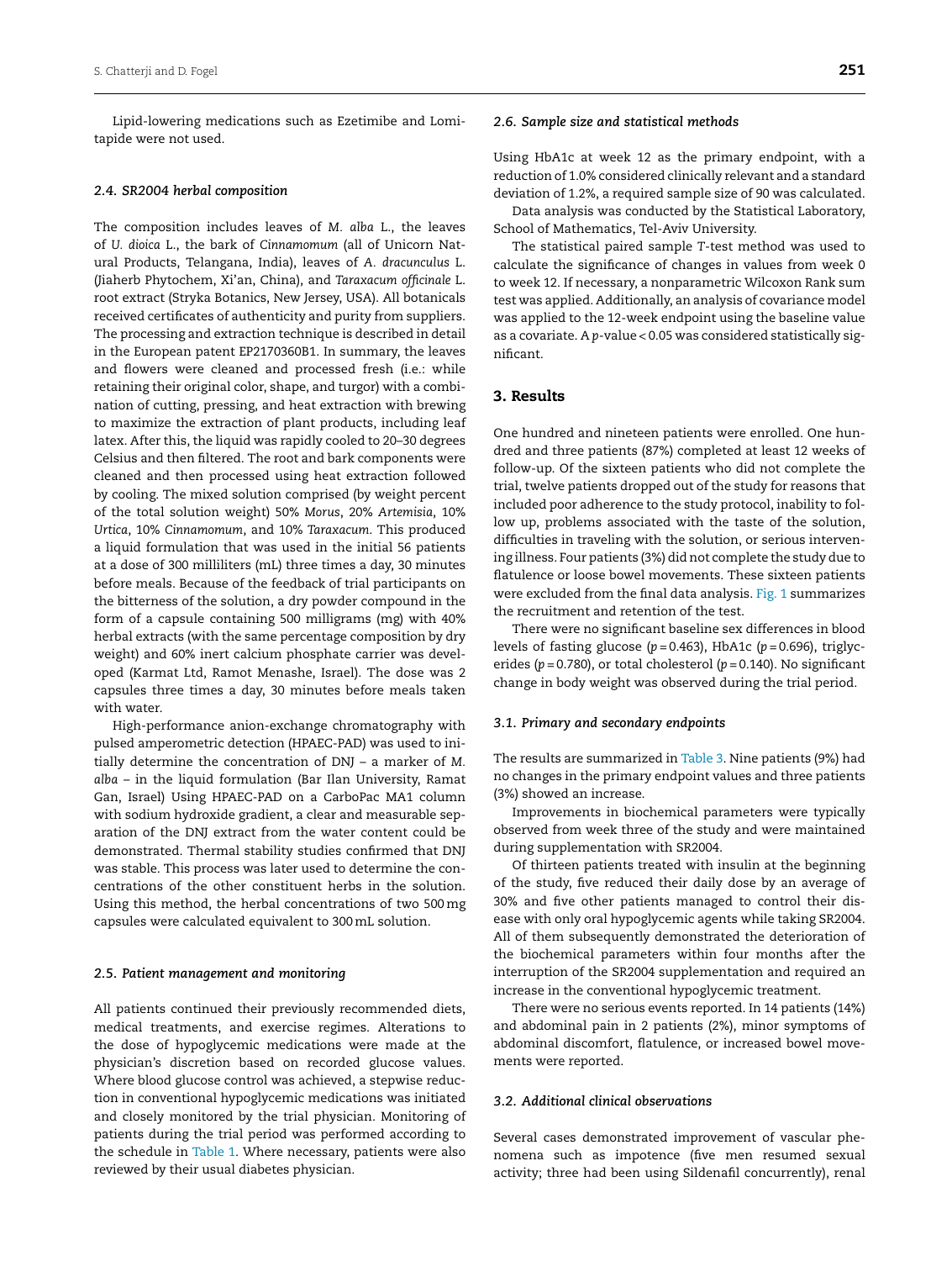<span id="page-4-0"></span>

**Fig. 1** – Flow diagram of trial recruitment and retention.

| Table 3 – Primary and Secondary Endpoint Results |                             |                   |                   |                 |  |  |  |  |  |
|--------------------------------------------------|-----------------------------|-------------------|-------------------|-----------------|--|--|--|--|--|
| Endpoint                                         | Baseline mean (SD)          | Week 12 mean (SD) | Percentage change | <i>p</i> -value |  |  |  |  |  |
| Hemoglobin A1c                                   | $9.1\%$ (1.9)               | $7.1\%$ (1.2)     | $-22$             | < 0.0001        |  |  |  |  |  |
| Fasting blood glucose                            | $211 \,\mathrm{mg/dL}$ (65) | 133 mg/dL (38)    | $-37$             | < 0.0001        |  |  |  |  |  |
| Total cholesterol                                | 213 mg/dL (85)              | 185 mg/dL (42)    | $-13$             | < 0.01          |  |  |  |  |  |
| Triglycerides                                    | 266 mg/dL (244)             | 160 mg/dL (81)    | $-40$             | < 0.0001        |  |  |  |  |  |

impairment (*n* = 3; maintained during SR2004 treatment), and limb claudication (*n* = 2). Improvement in established retinopathic changes was also seen, including two patients who had prior photocoagulation but were found to have "normalized fundoscopic findings with no diabetic retinopathy" by an independent ophthalmologist who had been monitoring them with serial clinical assessments. Although early retinopathy can revert with normalization of blood glucose values, the reversal of established severe retinopathic changes (in this case with prior photocoagulation) has only been described in the context of intraocular antivascular endothelial growth factors (anti-VEGF) treatments such as bevacizumab and pegaptabnib<sup>[55](#page-8-0)</sup> rather than systemically active agents. The retinopathic observations are summarized in [Fig. 2.](#page-5-0)

#### **4. Discussion**

This study is the first to evaluate the effect of the herbal composition used in SR2004 on blood glucose and lipid profiles in human subjects with T2DM who take conventional diabetic drugs and lipid reducers. It shows statistically significant reductions in serum levels of HbA1c, fasting blood glucose, triglycerides and total cholesterol with a good safety and tolerability profile when combined with other medications in a "real world" clinical setting. The clinical effects were typically apparent after week 3 and were maintained with continuous treatment. The results were independent of weight changes or activity levels; in fact, there was no significant weight reduction in the group as a whole.

On the basis of previous animal, human and *in vitro* studies of the effects of the constituent compounds used in SR2004, it is probable that glucose homeostasis is influenced by effects in multiple anatomic and cellular locations. These include the inhibition of intestinal disaccharidase activity, lectin-mediated binding of intestinal carbohydrate residues, upregulation of gluconeogenesis, reduction of tissue insulin resistance and glycolysis, with additional effects on insulinomimetic activity or secretory activity of pancreatic beta cells. $8-31,33-35,37-47$  The resultant effects are a reduction in postprandial and basal glucose levels.

It is recognized that chronically high levels of glucose in T2DM (called glucose toxicity) *in itself* leads to a deterioration in insulin secretion and a possible defect in glycogen synthesis.<sup>[56](#page-8-0)</sup> Garvey et al, in a study of insulin therapy in patients with T2DM, showed a partial reversal in the postbinding defect of peripheral insulin action, reversion to an almost normal basal hepatic glucose output and enhanced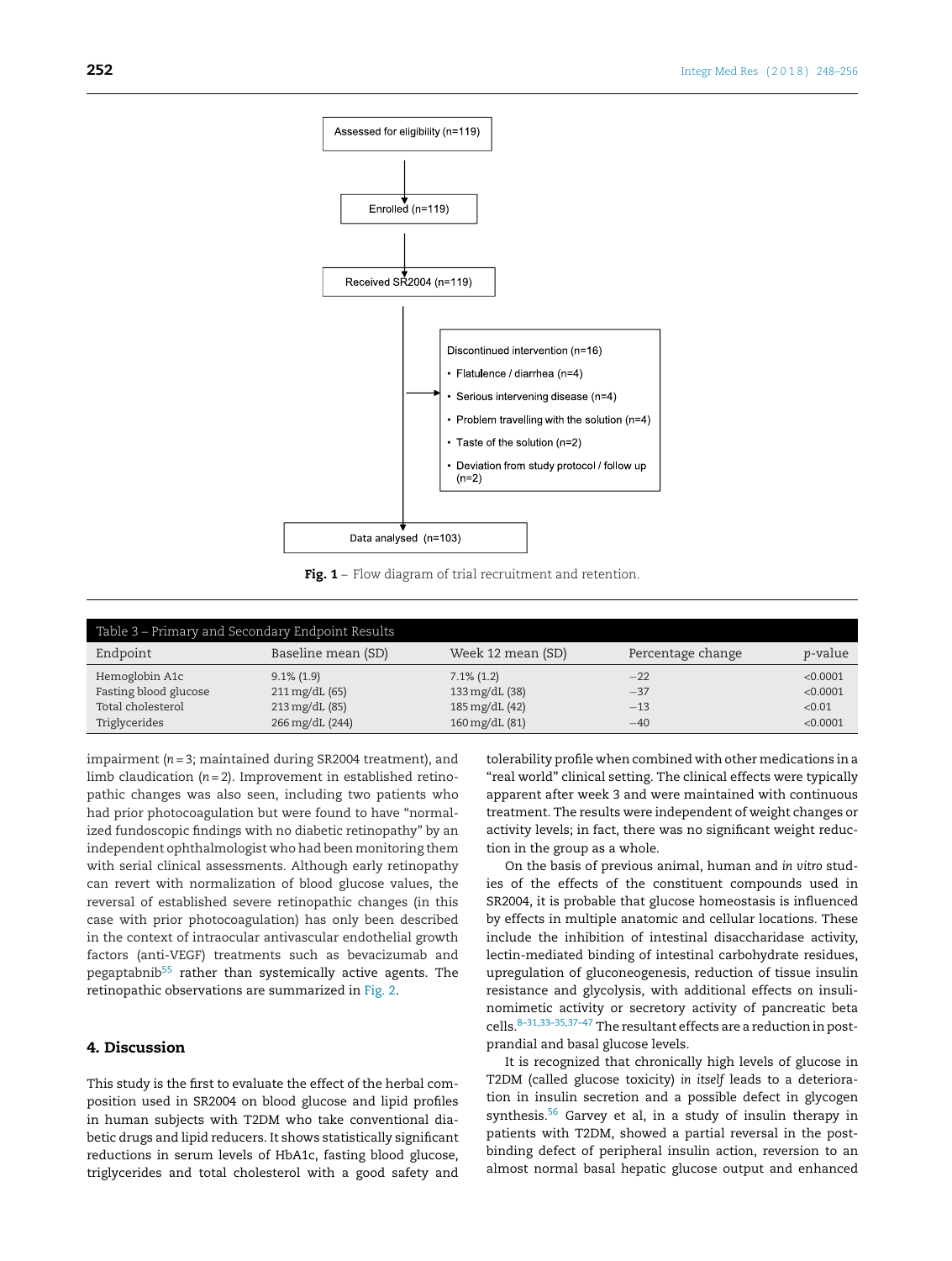<span id="page-5-0"></span>

**Fig. 2** – Clinical observations of patients with retinopathy and clinically significant macula edema. Effect of SR2004 supplementation and withdrawal on retinal appearances in patients with retinopathy and clinically significant macula edema. Group 1 (prior photocoagulation therapy, *n* = 4) and Group 2 (no prior photocoagulation, *n* = 4).

endogenous insulin secretion when glycemic control was improved.<sup>57</sup> In their study, the average daily insulin requirement decreased by approximately 23% after two weeks of therapy and stabilized thereafter. Similarly, in our cohort, 10 of 13 patients treated with insulin were able to suspend insulin or reduce their dose by one-third on average through improved blood sugar control.

Diabetic dyslipidemia is a common finding characterized by a lipoprotein pattern of a modest elevation in triglycerides, an increase in low density lipoprotein cholesterol (LDL-C) particles and reduced levels of high density lipoprotein cholesterol (HDL-C). The LDL-C, in particular, are highly atherogenic due to their greater susceptibility to oxidative modification with greater absorption by the arterial wall and promote the macrovascular problems found in T2DM. With triglyceride levels above 132mg/dL, small LDL-C particles become common and are the most potent predictors of coronary artery disease. In its updated 2015 recommendations, despite moving away from treatment based primarily on LDL-C levels, the American Diabetes Association maintained a recommended LDL-C level of less than 100mg/dL. With the exception of type 2 diabetics under 40 years of age without other cardiovascular risk factors, treatment with statins (moderate or high intensity) is currently recommended to achieve a reduction in LDL-C levels[.58](#page-8-0) To date, no study has shown an incremental benefit in reducing cardiovascular risk with combination antilipid therapy, with the exception of a modest reduction in the risk of myocardial infarction in the IMPROVE-IT study comparing simvastatin and ezetimibe versus simvastatin alone (HR 0.936, 95% CI 0.89-0.99,  $p = 0.016$ .<sup>[59](#page-8-0)</sup> In our cohort, the combination of  $SR2004$  with therapy with statins or fibrates (liver PPAR $\alpha$  activators) resulted in a significant reduction of total cholesterol and particularly triglycerides (mean reduction of 40%).

The reduction in LDL-C and triglycerides noted in this study can be explained, in part, by better glycemic control and a consequent reduction in lipolysis, but other mechanistic possibilities include a direct effect on lipid metabolism by activating PPAR $\alpha/\gamma$  pathways. These ligand-activated transcription factors are found in a wide variety of body tissues and regulate the expression of several genes that play critical roles in the metabolism of lipids and lipoproteins. It has been shown that PPAR activation increases  $\beta$ -oxidation of fatty acids in the liver, which is associated with large reductions in serum lipids and adipose tissue mass and is considered an important part of lipid homeostasis. $21,60,61$  Additional consequences of PPAR activation include transcriptional upregulation and release of adiponectin, an adipocyte protein hormone $62,63$ with systemic effects that include reduced hepatic gluconeogenesis, increased triglyceride clearance, and reduction in Tissue necrosis factor alpha (TNF $\alpha$ ) and interleukin 6 (IL-6), both important proinflammatory cytokines increased in obesity that promote lipolysis and insulin resistance. Several studies both *in vitro* and *in vivo* have demonstrated PPAR receptor activation and increased production of adiponectin after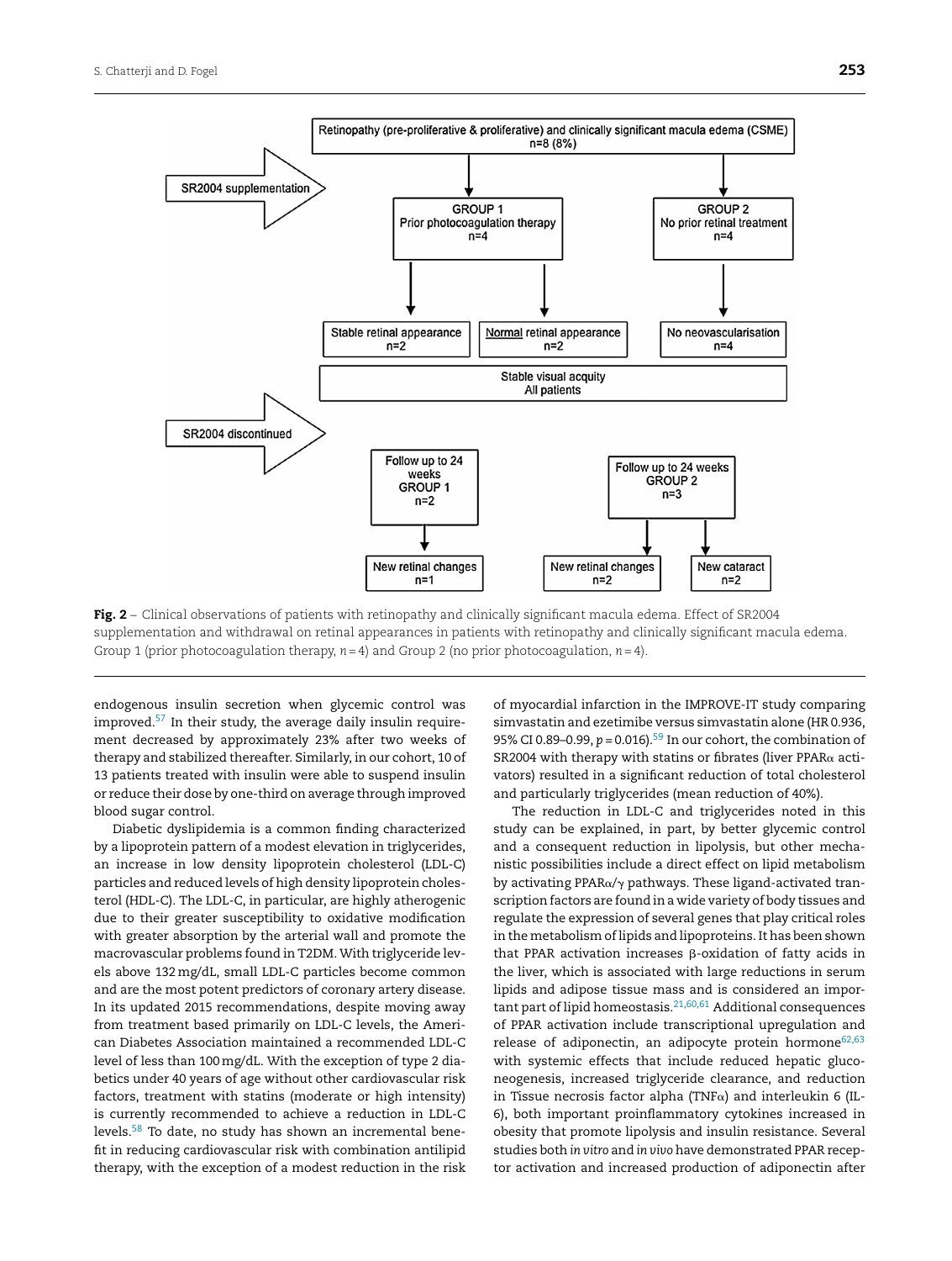<span id="page-6-0"></span>treatment with *Artemisia, Morus* and *Urtica*, [8,26,29,42,45,64,19](#page-7-0) which may be part of a mechanistic explanation of SR2004.

It was observed that some patients in this study had significant improvements in vascular ischemic phenomena associated with diabetes, including claudication of the limbs, impotence, renal dysfunction due to renovascular disease, and most interestingly, the reversion of proliferative retinopathy in two cases. The mechanism underlying these improvements is not elucidated and this study was not designed to investigate them further, but it raises some interesting possibilities which deserve discussion. In general, the macrovascular complications of diabetes are due to accelerated atherosclerosis due to the combined effects of elevated LDL-C levels, peripheral insulin resistance, and, commonly, hypertensive endothelial stress. As discussed, the activation of PPAR and increased adiponectin levels would be expected to have beneficial effects on atherosclerotic plaques and macrovascular disease. However, the pathological mechanisms underlying microvascular complications characterized by thickening of the basal membranes, loss of pericytes, neovascularization, and the formation of microaneurysms probably include different factors. Oxidative stress may play an important role in cellular injury in hyperglycemia with the formation of free radicals and reactive oxygen species toxic to endothelial cells. $65$  Neovascularization depends on the presence of several angiogenic factors, including nitric oxide (NO), prostaglandin-E2 (PGE2), and cytokines, such as VEGF, interleukin-1β, interleukin 6 (IL-6), and TNFα. Systemic levels of VEGF are often increased in diabetic patients and high intraocular levels are typically observed in those with proliferative changes due to elevated levels of hypoxiainducible factor (HIF), a transcription factor, which in turn stimulates the release of VEGF-A.<sup>66</sup> Once bound to VEGF receptors on endothelial cells, angiogenesis is promoted through a tyrosine kinase-mediated pathway. In humans, the only strategy currently demonstrated to induce regression of retinal neovascularization involves local (intraocular) blockade of this pathway.<sup>55</sup> Two out of four patients in this study with established chronic retinopathic changes and previous laser photocoagulation showed a complete reversal of the fundal findings during the 12 weeks of follow-up. Xhu et al evaluated *in vitro* the effect of sesquiterpene lactones, flavonoids and coumarins derived from *Artemisia annua* L. on NO production induced by lipopolysaccharides and a variety of angiogenic cytokines including VEGF, TNF $\alpha$ , and IL-6 in rat mesothelial and mononuclear cells from human peripheral blood[.67Th](#page-8-0)eir findings indicated that several metabolites derived from *Artemisia* were antiangiogenic and that the flavonoids casticin and chrysosplenol D demonstrated potent dual-inhibition of NO and PGE. Whether these properties are beneficial *in vivo* has not been investigated in humans to our knowledge and would seem to be a suitable line of investigation.

This study has some limitations which include a potential referral bias, with either more motivated patients seeking out the trial, or those with the disease at the more severe end of the diabetic spectrum being referred. The effect of SR2004 in patients with well-controlled blood sugars, on conventional diabetic medications, is not determined. Furthermore, the study was unblinded as the initial formulation was a liquid

with distinctive appearance and taste which required refrigeration. The subsequent successful development of flavorless capsules makes a blinded study feasible, along with the introduction of a control arm.

In conclusion, this study demonstrates the herbal composition SR2004 improved levels of HbA1c, blood glucose, and lipids, in a group of patients with T2DM, regardless of weight changes, activity levels or the use of conventional diabetic medications and lipid-reducing medications. Interesting vascular effects – including reversal of chronic retinopathic changes in some patients – were observed during the 12 week trial and returned during the 12-week observation period thereafter. Further research is required to determine the precise bioactive components in SR2004 and their mechanisms of action, as well as a double-blinded, crossover trial to corroborate the findings of this preliminary study.

#### **Conflict of interest**

The authors declare no conflict of interest.

#### **Funding**

Funded by a grant from Maccabi Health Services, Israel. Grant number 30246. There was no involvement in the design of the study and collection, analysis, and interpretation of data, and in writing the manuscript by the grant-awarding body.

**Trial registration** Reference: ISRCTN12562776 <http://www.isrctn.com/ISRCTN12562776> Date of registration: 12.6.2017. Registered retrospectively.

#### **Acknowledgements**

Prof. Alf Fischbein, Sackler School of Medicine, Tel Aviv University, Israel.

Dr. Rafael Bitzur, Lipid Center, Sheba Medical Center, Tel Hashomer, Israel.

#### **References**

- 1. Williams DRR. The economics of diabetes care: a global perspective. In: *International textbook of diabetes mellitus.* 4th ed. Chichester, UK: Wiley Blackwell; 2015.
- 2. Danaei G, Finucane MM, Lu Y, Singh GM. National, regional, and global trends in fasting plasma glucose and diabetes prevalence since 1980: systematic analysis of health examination surveys and epidemiological studies with 370 country-years and 2.7 million participants. *Lancet* 2011;378:31–40.
- 3. UK Prospective Diabetes Study (UKPDS) Group. Intensive blood-glucose control with sulphonylureas or insulin compared with conventional treatment and risk of complications in patients with type 2 diabetes (UKPDS 33). *Lancet* 1998;352:837–53.
- 4. Gerstein HC, Miller ME, Byington RP. Effects of intensive glucose lowering in type 2 diabetes. *New Engl J Med* 2008;358:2545–59.
- 5. Colhoun, Helen M. Primary prevention of cardiovascular disease with atorvastatin in type 2 diabetes in the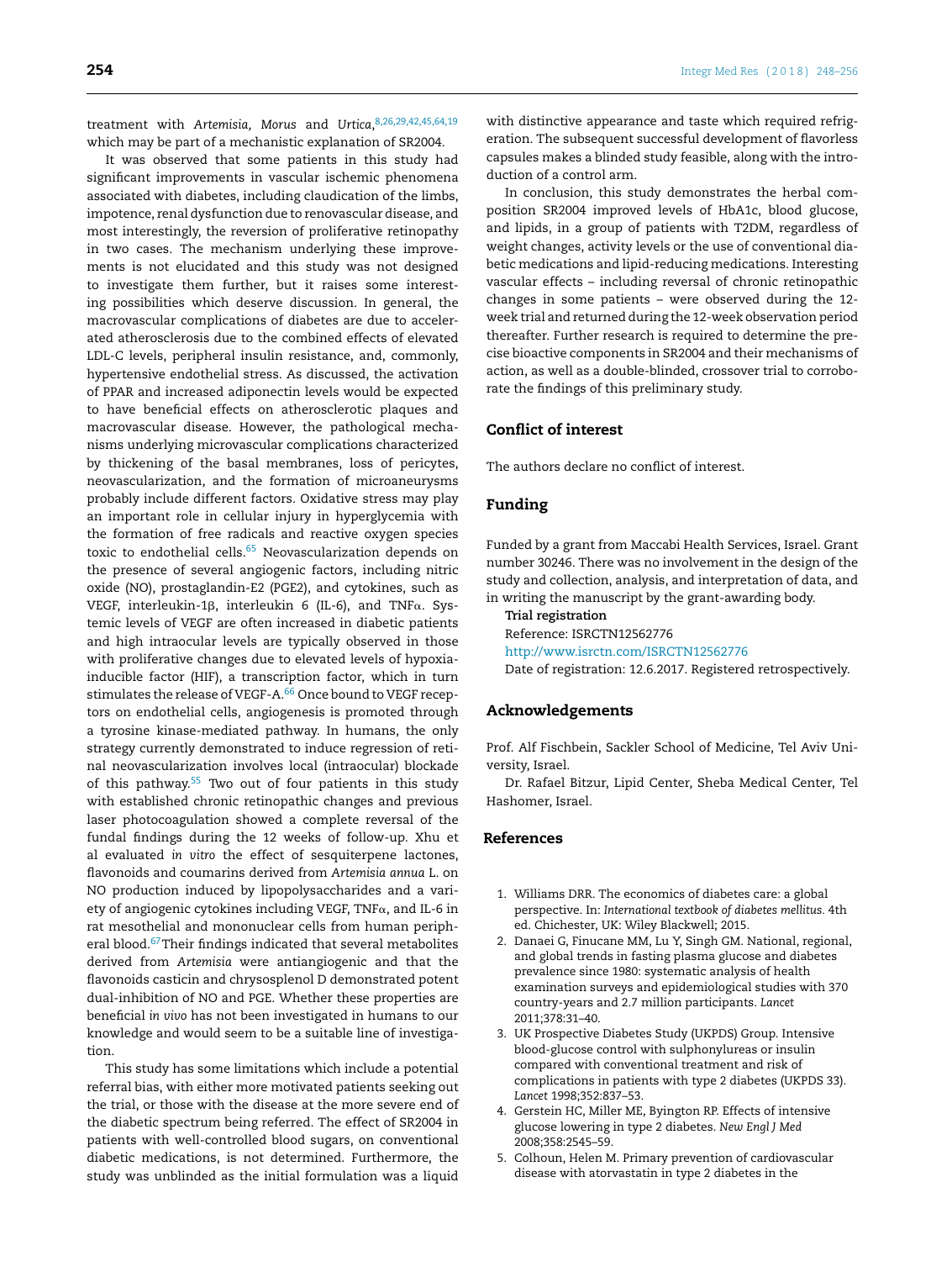<span id="page-7-0"></span>Collaborative Atorvastatin Diabetes Study (CARDS): multicentre randomised placebo-controlled trial. *Lancet* 2004;364:685–96.

- 6. Improving health and social care through evidence-based guidance. National Institute for Health and Care Excellence. [www.nice.org.uk](http://www.nice.org.uk/). 12th September 2012 'Majority of people with diabetes not meeting cholesterol targets'. Accessed 9 May, 2017.
- 7. Bailey CJ, Day C. Metformin: it's botanical background. *Pract Diabetes Int* 2004;21:115–7.
- 8. El-Abhar H, Schaalan M. Phytotherapy in diabetes: review on potential mechanistic perspectives. *World J Diabetes* 2014;5:176–97.
- 9. Andallu B, Varadacharyulu NC. Gluconeogenic substrates and hepatic gluconeogenic enzymes in streptozotocin-diabetic rats: effect of Mulberry (*Morus indica* L.) leaves. *J Med Food* 2007;10:41–8.
- 10. Lown M, Fuller R, Lightowler H, Fraser A. Mulberry extract improves glucose tolerance and decreases insulin concentrations in normoglycaemic adults: results of a randomised, double-blind, placebo-controlled study. *PLoS ONE* 2017;12:e0172239.
- 11. Chan EW, Lye PY, Wong SK. Phytochemistry, pharmacology and clinical trials of *Morus alba*. *Chin J Nat Med* 2016;14:17–30.
- 12. Asano N, Tomioka E, Kizu H. Sugars with nitrogen in the ring isolated from the leaves of *Morus bombycis*. *Carbohydr Res* 1994;253:235–45.
- 13. Kumar S, Narwal S, Kumar V, Prakash O.  $\alpha$ -Glucosidase inhibitors from plants: a natural approach to treat diabetes. *Pharmacogn Rev* 2011;5:19–29.
- 14. Oku T, Yamada M, Nakamura M, Sadamori N, Nakamura S. Inhibitory effects of extractives from leaves of *Morus alba* on human and rat small intestinal disaccharidase activity. *Br J Nutr* 2006;95:933–8.
- 15. Hansawasdi C, Kawabata J. Alpha-glucosidase inhibitory effect of mulberry (*Morus alba*) leaves on Caco-2. *Fitoterapia* 2006;77:568–73.
- 16. Konno K, Ono H, Nakamura M, Tateishi K, Hirayama C. Mulberry latex rich in antidiabetic sugar-mimic alkaloids forces dieting on caterpillars. *Proc Natl Acad SciUSA* 2006;103:1337–41.
- 17. Sharma SB, Gupta S, Ac R, Singh UR. Antidiabetogenic action of *Morus rubra* L. leaf extract in streptozotocin-induced diabetic rats. *J Pharm Pharmacol* 2010;62:247–55.
- 18. Cai S, Sun W, Fan Y, Guo X. Effect of Mulberry leaf (Folium Mori) on insulin resistance via IRS-1/P13K/Glut-4 signaling pathway in type 2 diabetes mellitus rats. *Pharm Biol* 2016;54:2685–91.
- 19. Park MY, Lee KS, Sung MK. Effects of dietary mulberry, Korean red ginseng, and banaba on glucose homeostasis in relation to PPAR-alpha, PPAR-gamma, and LPL mRNA expressions. *Life Sci* 2005;77:3344–54.
- 20. Armoni M, Kritz N, Harel C, Bar-Yoseph F. Peroxisome proliferator-activated receptor gamma represses GLUT4 promoter activity in primary adipocytes, and rosiglitazone alleviates this effect. *J Biol Chem* 2003;278:30614–23.
- 21. Nagashima K, Lopez C, Donovan D, Ngai C. Effects of the PPARgamma agonist pioglitazone on lipoprotein metabolism in patients with type 2 diabetes mellitus. *J Clin Invest* 2005;115:1323–32.
- 22. Abderrahmane M, Mohamed E. Artemisia herba alba: a popular plant with potential medicinal properties. *Pakistan J Biol Sci* 2012;15:1152–9.
- 23. Kang YJ, Jung UJ, Lee MK, Kim HJ. Eupatilin, isolated from *Artemisia princeps* Pampanini, enhances hepatic glucose metabolism and pancreatic beta cell function in type 2 diabetic mice. *Diabetes Res Clin Pract* 2008;82:25–32.
- 24. Scherp P, Putluri N, LeBlanc GJ, Wang ZQ. Proteomic analysis reveals cellular pathways regulating carbohydrate

metabolism that are modulated in primary human skeletal muscle culture due to treatment with bioactive from *Artemisia dracunculus* L. *J Proteomics* 2012;75:3199–210.

- 25. Wang ZQ, Ribnicky D, Zhang ZH, Raskin I. Bioactives of *Artemisia dracunculus* L enhance cellular insulin signaling in primary human skeletal muscle culture. *Metabolism* 2008;57(Suppl 1):S58–64.
- 26. Sun X, Sun H, Zhang J, Ji X. Artemisia extract improves insulin sensitivity in women with gestational diabetes mellitus by up-regulating adiponectin. *J Clin Pharmacol* 2016;56:1550–4.
- 27. Hotta K, Funahashi T, Arita Y, Takahashi M. Plasma concentrations of a novel,adipose-specific protein, adiponectin, in type 2 diabetic patients. *Arterioscler Thromb Vasc Biol* 2000;20:1595–9.
- 28. Ribnicky DM, Poulev A, Watford M, Cefalu WT, Raskin I. Antihyperglycemic activity of Tarralin, an ethanolic extract of *Artemisia dracunculus* L. *Phytomedicine* 2006;13:550–7.
- 29. Rau O, Wurglics M, Fingermann T, Abdel-Talab M, Schubert-Zsilavecz M. Screening of herbal extracts for activation of the human peroxisome proliferator-activated receptor. *Pharmazie* 2006;61:952–6.
- 30. Ranjbari A, Azerbaijani MA, Yusof A, Halim Mokhtar A. In vivo and in vitro evaluation of the effects of *Urtica dioica* and swimming activity on diabetic factors and pancreatic beta cells. *BMC Complement Altern Med* 2016 March 15;16:101.
- 31. Golalipour MJ, Khori V. The protective activity of *Urtica dioica* leaves on blood glucose concentration and beta-cells in streptozotocin-diabetic rats. *Pay J Biol Sci* 2007;10:1200–4.
- 32. Vengerovskii AI, Yakimova TV, Nasanova ON. Influence of medicinal plant extract on the functions and antioxidant protection of erythrocytes in rats with experimental diabetes mellitus. *Eksp Klin Farmakol* 2016;79:29–33.
- 33. Kianbakht S, Khalighi-Sigaroodi F, Heidari A. *Urtica dioica* L. in treatment of patients with type 2 diabetes mellitus: a randomized double-blind placebo-controlled clinical trial. *Int J Pharmaceut Res Bio-Sci* 2012;1:533–42.
- 34. Namazi N, Tarighat A, Bahrami A. The effect of hydro alcoholic nettle (*Urtica dioica*) extract on oxidative stress in patients with type 2 diabetes: a randomized double-blind clinical trial. *Pakistan J Biol Sci* 2012;15:98–102.
- 35. Namazi N, Esfanjani AT, Heshmati J, Bahrami A. The effect of hydro alcoholic nettle (*Urtica dioica*) extracts on insulin sensitivity and some inflammatory indicators in patients with type 2 diabetes: a randomized double-blind control trial. *Pakistan J Biol Sci* 2011;14:775–9.
- 36. Cao H, Ji Y, Li W, Liu Y. Protective effects of the total coumarin fraction of *Urtica dentata* on experimental diabetic nephropathy in vitro and in vivo. *Plants Med* 2015;81:1353–60.
- 37. Lu T, Sheng H, Wu J, Cheng Y. Cinnamon extract improves fasting blood glucose and glycosylated hemoglobin level in Chinese patients with type 2 diabetes. *Nutr Res* 2012;32:408–12.
- 38. Akilen R, Tsiami A, Devendra D, Robinson N. Glycated haemoglobin and blood pressure-lowering effect of cinnamon in multi-ethnic Type 2 diabetic patients in the UK: a randomized, placebo-controlled, double-blind clinical trial. *Diabet Med* 2010;27:1159–67.
- 39. Verspohl EJ, Bauer K, Neddermann E. Anti-diabetic effect of *Cinnamomum cassia* and *Cinnamomum zeylanicum* in vivo and in vitro. *Phytother Res* 2005;19:203–6.
- 40. Costello RB, Dwyer JT, Saldanha L, Bailey RL. Do cinnamon supplements have a role in glycemic control in type 2 diabetes? a narrative review. *J Acad Nutr Diet* 2016;116:1794–802.
- 41. Allen RW, Schwarzman E, Baker WL, Coleman CI. Cinnamon use in type 2 diabetes: an updated systematic review and meta-analysis. *Ann Fam Med* 2013;11:452–9.